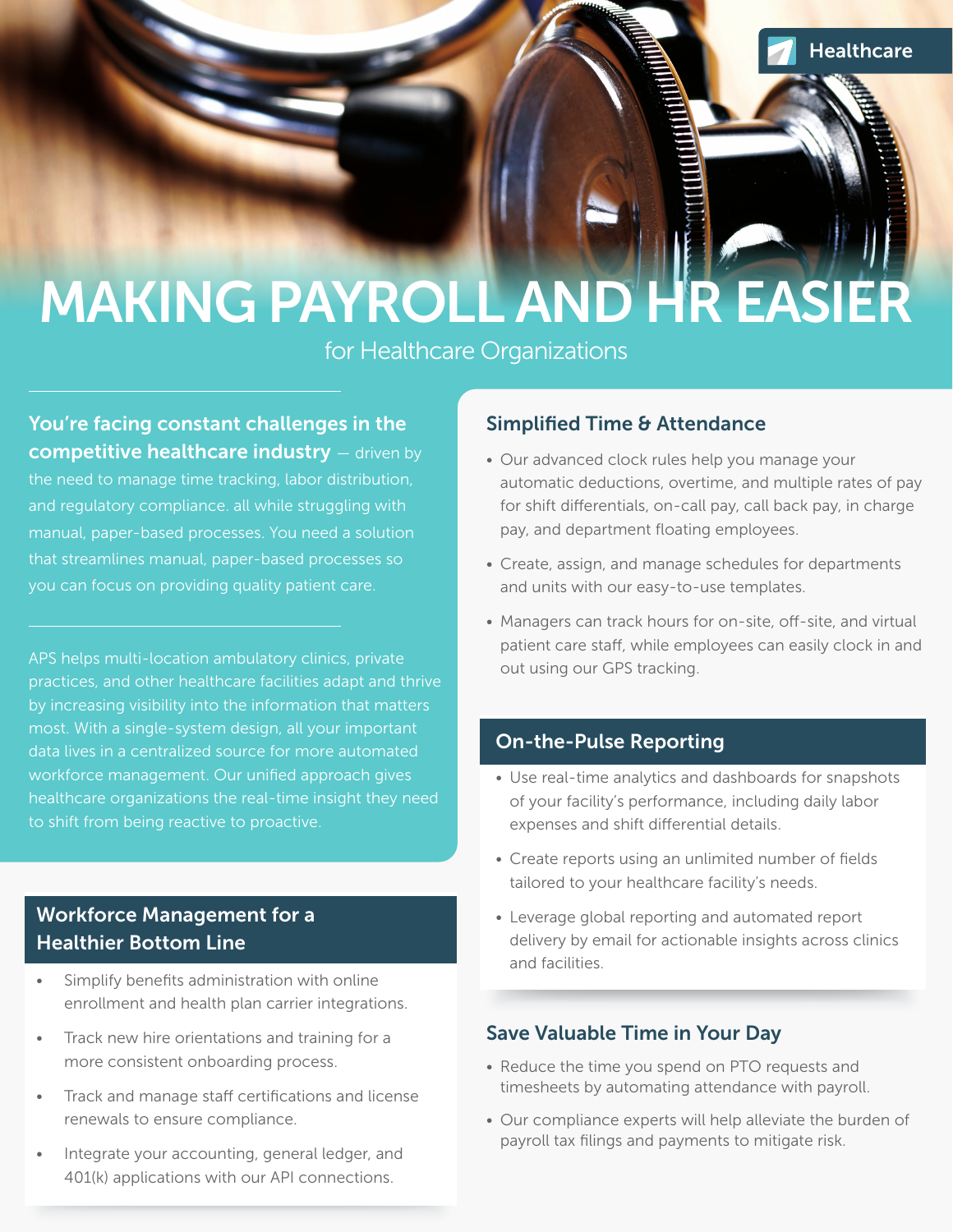## OUR PLATFORM FOR HEALTHCARE ORGANIZATIONS

Our workforce management platform is specifically designed to help clinic administrators with everything from advanced clock rules to ACA compliance. Our automated system works to keep you focused on your patients, not your payroll and HR solution.

### CORE HR, PAYROLL, AND ATTENDANCE

Our unified workforce management platform helps you organize, manage, pay, and schedule your workforce for better cost control.

### BENEFITS ADMINISTRATION CAREERS PAGES AND

CARRIER CONNECTIONS

PERFORMANCE REVIEWS QUESTIONS AND MANAGEMENT

PAYROLL TAX COMPLIANCE

#### SCHEDULING

GLOBAL REPORTING AND<br>EMPLOYEE MANAGEMENT ANALYTICS REPORTING **EMPLOYEE MANAGEMENT** 

### RECRUITING & **ONBOARDING**

With APS Hire, you can attract quality applicants, build a better hiring process, and develop a successful onboarding program to grow your business.

### JOB POSTINGS

APPLICANT TRACKING BENEFITS AND STAFF

ASSESSMENTS ACA TRACKING

REFERENCES AND BACKGROUND CHECKS DASHBOARD ALERTS

### ACA COMPLIANCE AND REPORTING

Our solution streamlines Affordable Care Act tracking and management workflows so you can reduce risk and ensure compliance.

### **STRATEGY** AND COMPLIANCE

## ONBOARDING 1094-C AND 1095-C

### " What Our Customers Are Saying

APS is user-friendly. The support staff is great and quick to respond to any questions or issues.

Jennifer Dial SENIOR ACCOUNTING ANALYST (THE HOSPICE OF EAST TEXAS)

Questions? Call or Click | 7 aps | 855.945.7921 | apspayroll.com